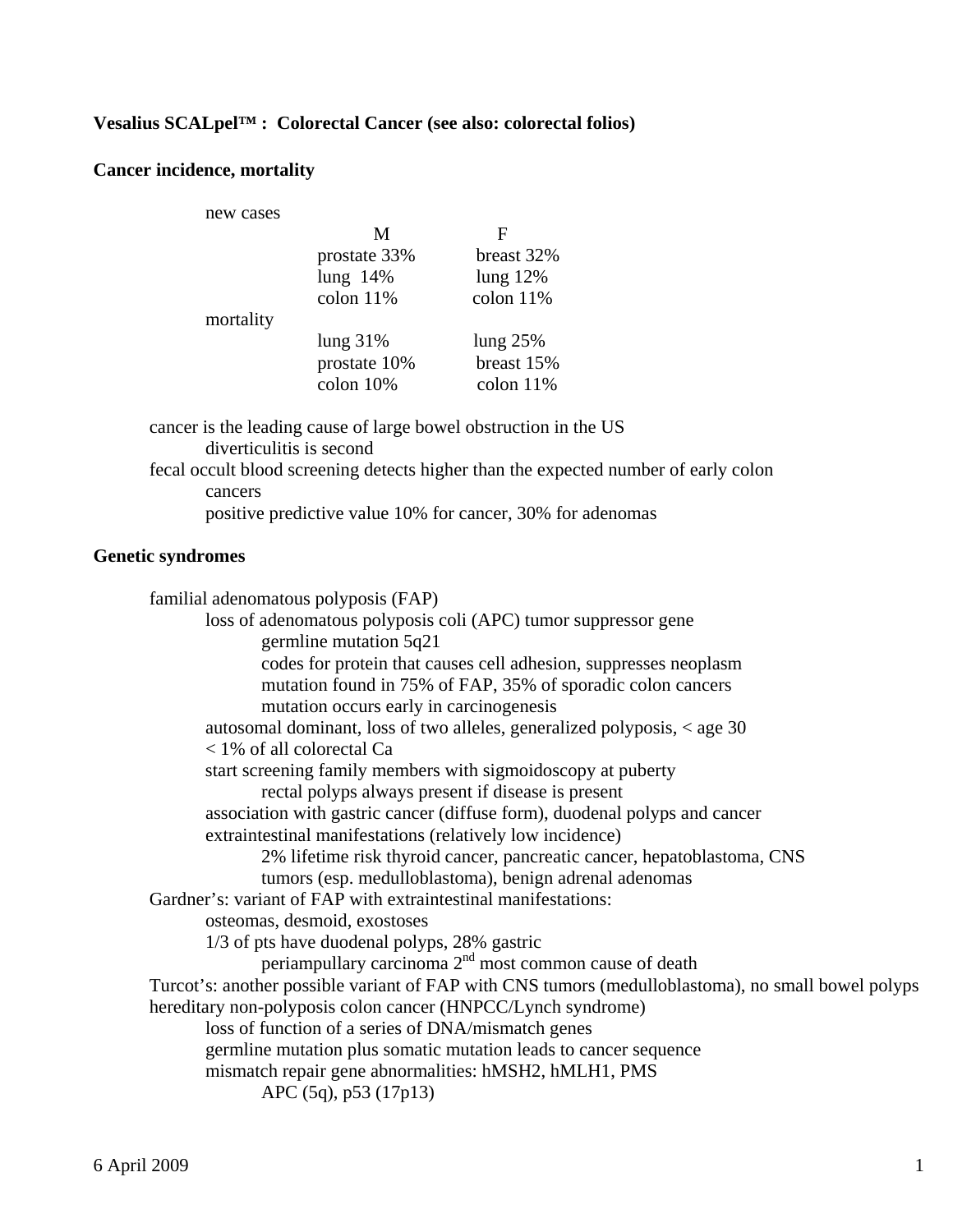type 1: colon only, 75% risk by age 75 type 2: also endometrial (risk 40%), ovarian (<10%), breast, gastric, upper GU (renal cell) follow with colonoscopy, urinalysis, vaginal ultrasound  $<$  30-40, R colon  $>$  L 5-10% of colon cancers increased synchronous and metachronous cancers better survival stage for stage than non HNPCC cancers start screening family 10y before age of youngest with cancer Peutz-Jegher's: autosomal dominant, hamartomas most jejunal/ileal plus some stomach and colorectal obstruction, intussusception, bleeding oral, sole and palm melanin spots malignant potential (Cronkhite-Canada: hamartomas without cancer) Juvenile polyps 70% solitary, 60% within 10cm of anal verge malignant association polyp to cancer sequence, same genetic changes sporadic gene changes: APC, hMSH2, hMLH1, DCC, p53, K-ras APC loss early in development of polyps tumor suppressor gene chromosome 5 mutation found in 75% of FAP, 35% of sporadic colon cancers p53, K-ras higher expression in sporadic cancers p53 tumor suppressor gene codes for nuclear phosphoprotein which binds to DNA, regulates transcription chromosome 17 mutant p53 binds wild p53 and inactivates K-ras, oncogene chromosome 12 codes plasma protein for transduction growth & differentiation found in 50% of colorectal cancers DCC (deleted in colon cancer): chromosome 18 cell protein regulates cell contact found in 73% of colon cancer mutation late in carcinogenesis chromosomal, microsatellite instability normal mucosal cells divide only in crypts, division at all levels of adenomas most (75%) polyps tubular adenoma, 10% malignant villous adenoma: 10% of polyps, 45% malignant tubulovillous: 15%, intermediate malignancy incidence 30% incidence of synchronous adenomatous polyp if one found

 presentation: bleeding (R classically), obstruction (L), abd pain, wt loss colonoscopy sensitive and specific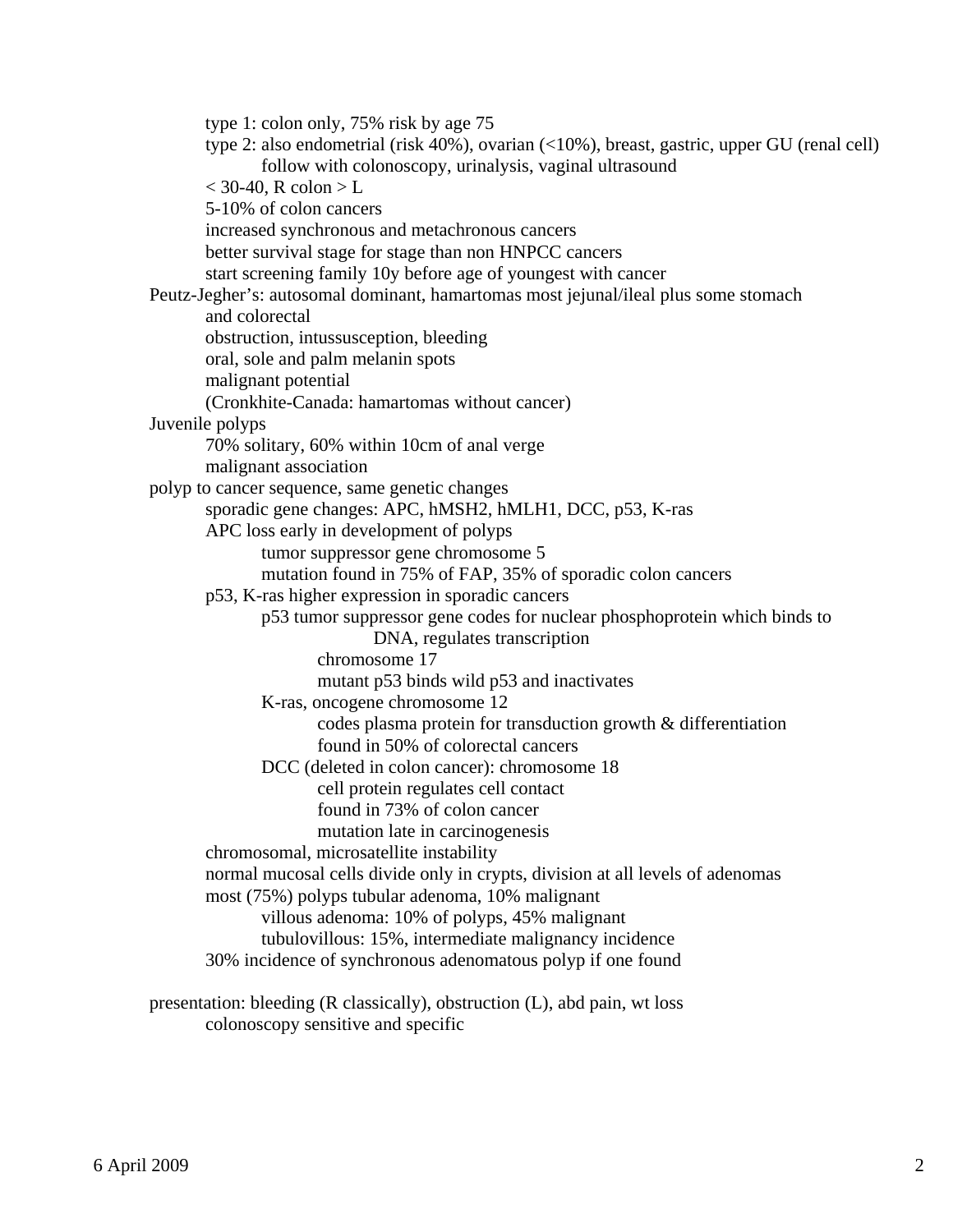### **Staging**

Basic workup: Liver enzymes, CT, CXR, Endoscopic US rectal T1 mucosa/submucosa 12% incidence of positive nodes T2 into muscularis propria 22% incidence of positive nodes T<sub>3</sub> through " T4 invading adjacent structures N0, N1 (1-3nodes), N2 (> 3 nodes) stage I T1,2 N0 M0 90% 5y II T3  $\frac{1}{2}$  70%

III any  $T \quad N+ 40\%$ IV any T any N M1  $<$  5% 75% of patients present as stage II or III

#### **Rectal cancer**

 new safe distal margin 2cm (v 5 previously) adequate to prevent locoregional recurrence pain and tenesmus usually means sphincter involvement, requires APR radial resection margin more important: total mesorectal excision presacral plane to tip of coccyx local bladder, vaginal involvement does not preclude coloanal anastomosis 5% local recurrence with surgery alone local Rx endoscopic US 90% accurate for T stage (CT, PET, endoscopy do not accurately assess T) MRI acceptable alternative trans-anal excision for early low rectal 10% failure v abdominal perineal 5% criteria: T1,2, well differentiated, distal rectal, less than 1/3 of circumference negative path features: no lymphvascular invasion, negative margins with full thickness excision better functional result adjuvant Rx indicated for locoregionally advanced, not for metastatic stage III 5FU X 6mo neoadjuvant higher sphincter salvage rate stage IIb or III rectal: combined radiation & systemic 5FU, pre (preferable) or post-op reduces local recurrence

#### **Anal (epidermoid) Ca**

 types: squamous, basaloid, cloacogenic, mucoepidermoid, transitional risk: HIV, human papilloma virus (HPV 16, 18), immunosupression chemoradiation primary therapy (Nigro protocol: fluorouracil, mitomycinC)